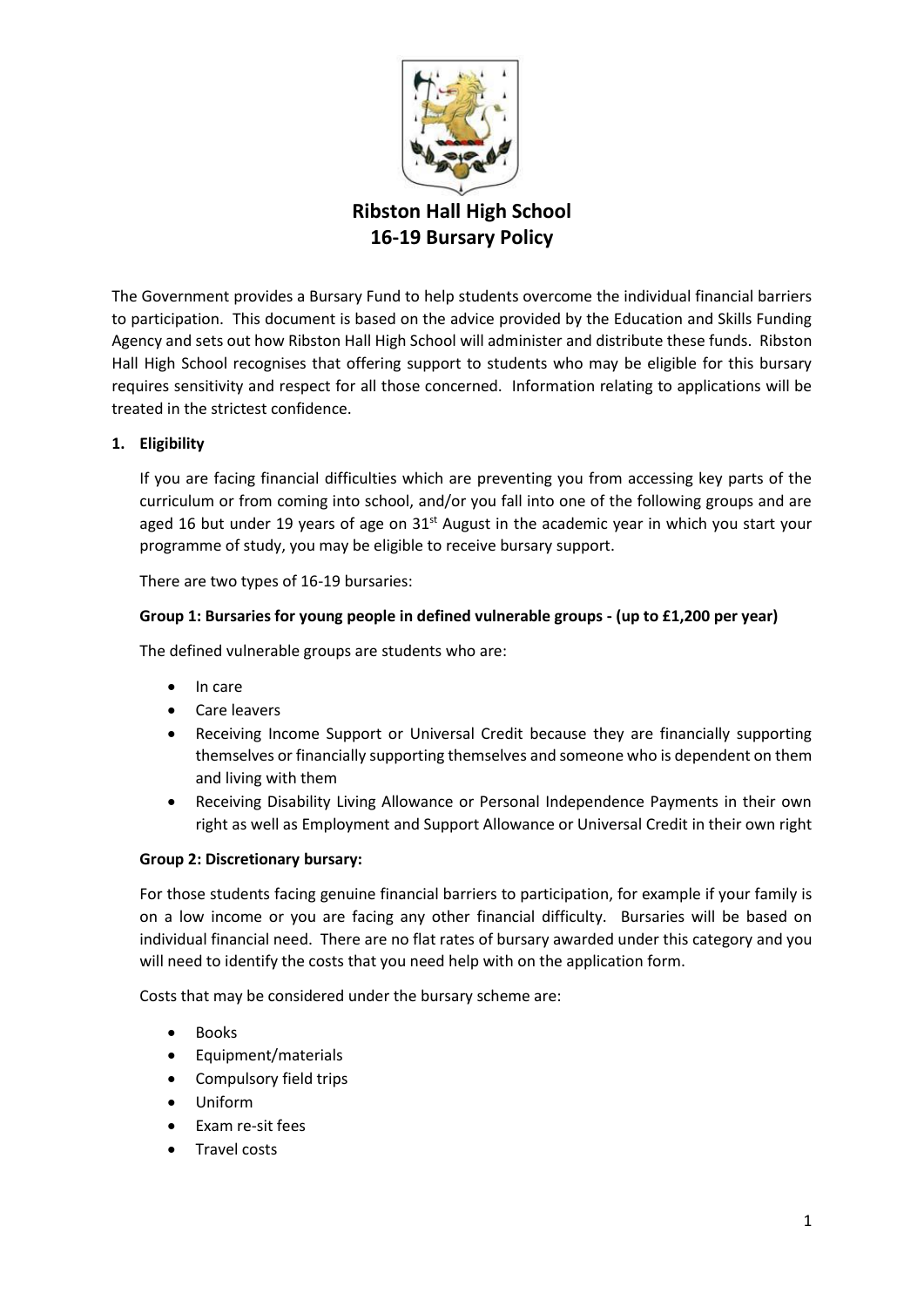

Costs that will not be considered are:

- Living costs
- Learning support, e.g. counselling or mentoring
- Non-essential, extra-curricular activities

Wherever possible costs will be met in kind and will be deducted from the total bursary awarded.

## **2. Applications and Assessment**

Ribston Hall High School will make every effort to ensure that all those students eligible for bursaries receive the necessary support. All students coming into the Sixth Form will receive information about the bursary scheme. The application form to be used is available to download from our website.

Students must provide evidence of their household income, e.g. notice of benefit received from the Department for Work and Pensions. This should be the household where the student lives for the majority of the week. Parents/Guardians are responsible for providing a clear copy of evidence as originals cannot be returned.

All applications should be received by the Head of Sixth Form and will be informed of their decision within two weeks. All applications will be assessed according to financial need, there is no automatic right to a bursary payment.

Payments to successful claimants will be backdated to the start of term. If circumstances change, students can make applications later in the academic year. In this case payment of claims can be backdated for up to 28 days.

Students will be entitled to appeal against any decision taken by Ribston Hall High School. The appeals process is outlined in section 4 of this document.

#### **3. Payments**

Payments to students will be allocated on a weekly basis for that period of time that a student remains on their course which will be made on a monthly basis providing the student meets the requirements below:

- No unauthorised absences
- Meeting the  $6<sup>th</sup>$  Form Learning Agreement

Should any student fail to meet the requirements the school reserves the right to withdraw the bursary payments for each of the weeks for which requirements have not been met. Similarly, if students leave school before the end of the academic year they will only receive payments for the time that they attended the Sixth Form.